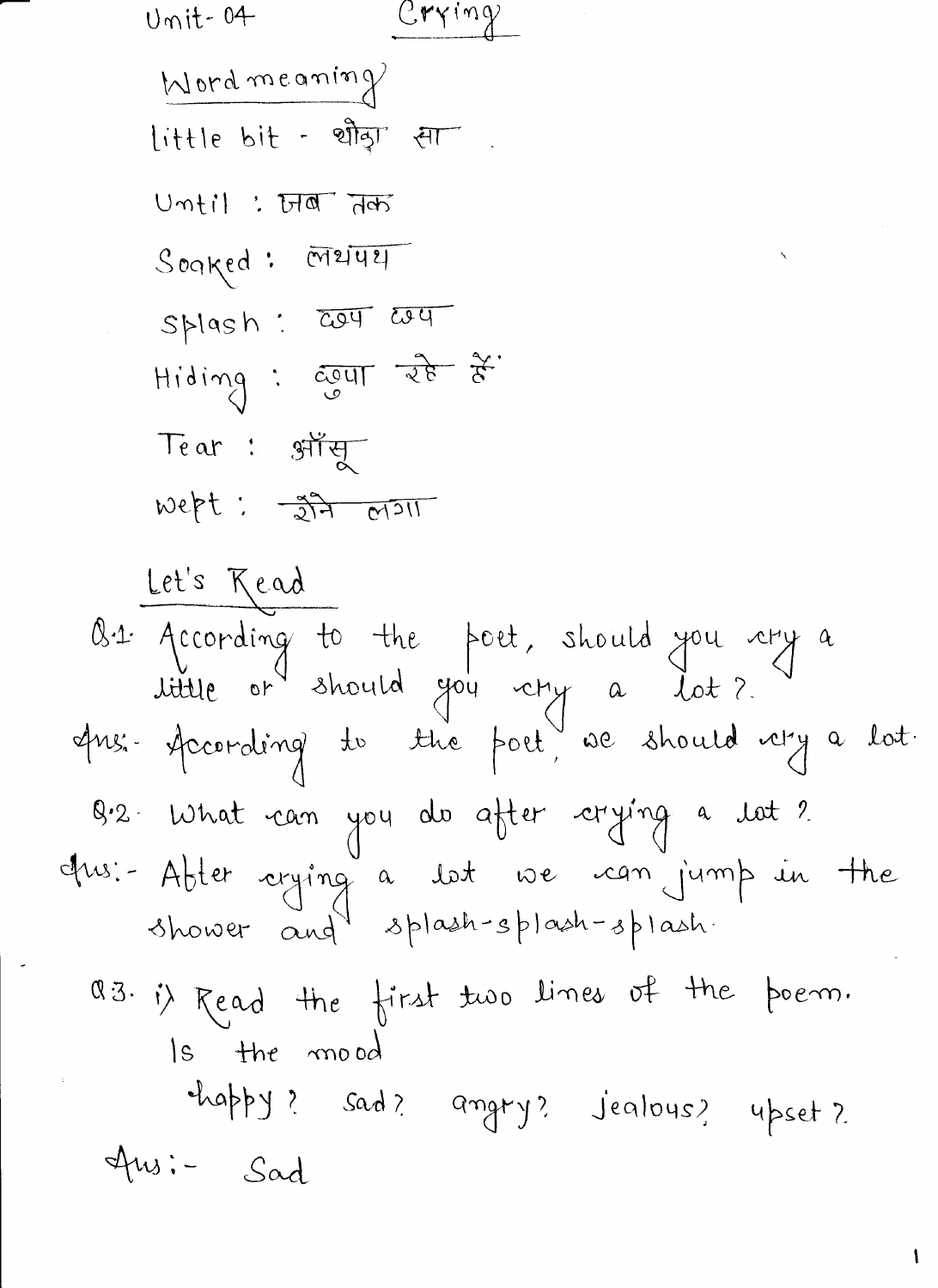$Unit-04$ Crying Let's Read 8.3 ii) In the last few lines the mood of the poet has changéd. What is it now?. very happy angry cheerful sad jealous Ans: - Very happy. 1.4. Are these sentences right or wrong? is The poet says you must not cry mych  $(wrop)$ ii) The poet says that you should ary till your pillon is soaked. (Kignt) iii) The poet says that after crying you should open the window and laugh so that people will see that you are happy. (Right) iv) The poet says that you should open the window and show people that you are crying. (Wrong)

2